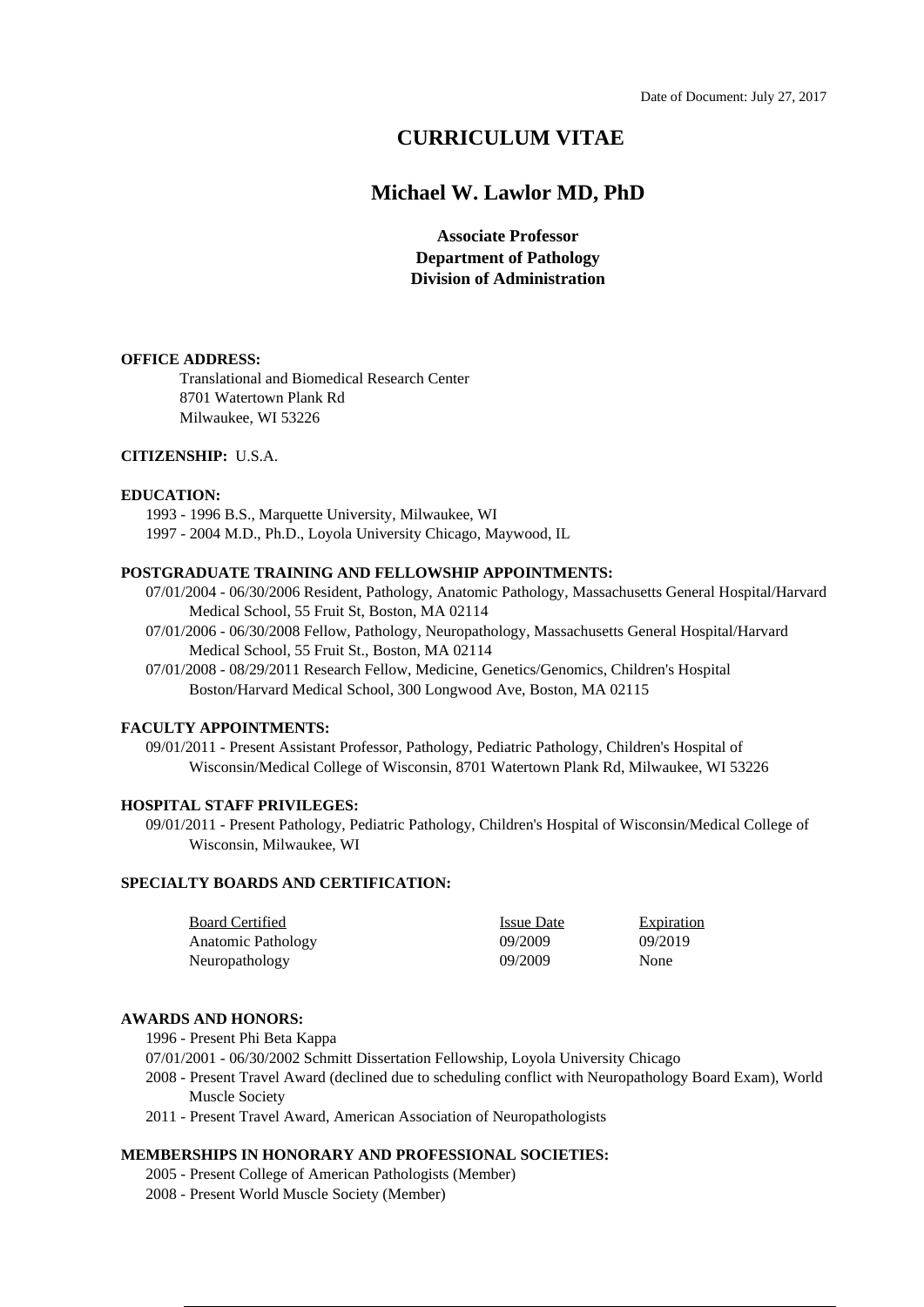2009 - Present American Association of Neuropathologists (Member)

## **EDITORSHIPS/EDITORIAL BOARDS/JOURNAL REVIEWS:**

Editorship 1999 - 2002 Elsevier/Harcourt Health Sciences Journal Review 2011 - Present Journal of Biomedicine and Technology 2011 - Present Muscle and Nerve

### **RESEARCH GRANTS/AWARDS/CONTRACTS/PROJECTS:**

## **Active**

| <b>Peer Review</b> |                                                                                           |
|--------------------|-------------------------------------------------------------------------------------------|
| Title:             | Effects of Anti-Myostatin Treatment in                                                    |
| Source:            | NIH Loan Repayment Program                                                                |
| Role:              | Principal Investigator                                                                    |
| Dates:             | 10/2009 - Present                                                                         |
| Direct Funds:      | \$0 (\$35,00 Student Loan Repayment Annually)                                             |
| Title:             | Mechanisms and Efficacy of Myostatin Inhibition in Myotubular<br>Myopathy                 |
| Source:            | NIH (NIAMS)                                                                               |
| Role:              | Principal Investigator                                                                    |
| Dates:             | 07/01/2010 - 06/30/2015                                                                   |
| Direct Funds:      | \$640,575 (Total for all years)                                                           |
| Title:             | Inhibition of Activin Type IIB Receptor                                                   |
| Source:            | A Foundation Building Strength                                                            |
| Role:              | Principal Investigator                                                                    |
| Dates:             | 01/01/2013 - 12/31/2014                                                                   |
| Direct Funds:      | \$50,000 (over 2 years, non-overlapping budget)                                           |
| Title:             | Establishment of practice standards and central                                           |
| Source:            | Cure CMD/CHW Foundation                                                                   |
| Role:              | Principal Investigator                                                                    |
| Dates:             | 03/01/2013 - 02/28/2015                                                                   |
| Direct Funds:      | \$50,000                                                                                  |
| Title:             | Inhibition of Activin Type IIB Receptor                                                   |
| Source:            | Clinical and Translational Science Institute                                              |
| Role:              | Principal Investigator                                                                    |
| Dates:             | 04/01/2013 - 03/31/2014                                                                   |
| Direct Funds:      | \$60,000 (for a 2-year period)                                                            |
| Title:             | Sponsored Research Agreement with Audentes                                                |
| Source:            | <b>Audentes Therapeutics</b>                                                              |
| Role:              | Principal Investigator                                                                    |
| Dates:             | 04/15/2014 - 02/01/2015                                                                   |
| Title:             | Improving Muscle Function in Nebulin-Based                                                |
| Source:            | <b>Muscular Dystrophy Association</b>                                                     |
| Role:              | Co-Investigator                                                                           |
| Dates:             | 07/01/2014 - 06/30/2017                                                                   |
| Direct Funds:      | \$82,500                                                                                  |
| Title:             | Development and Dissemination of MuscleMiner: An Imaging<br>Informatics System for Muscle |